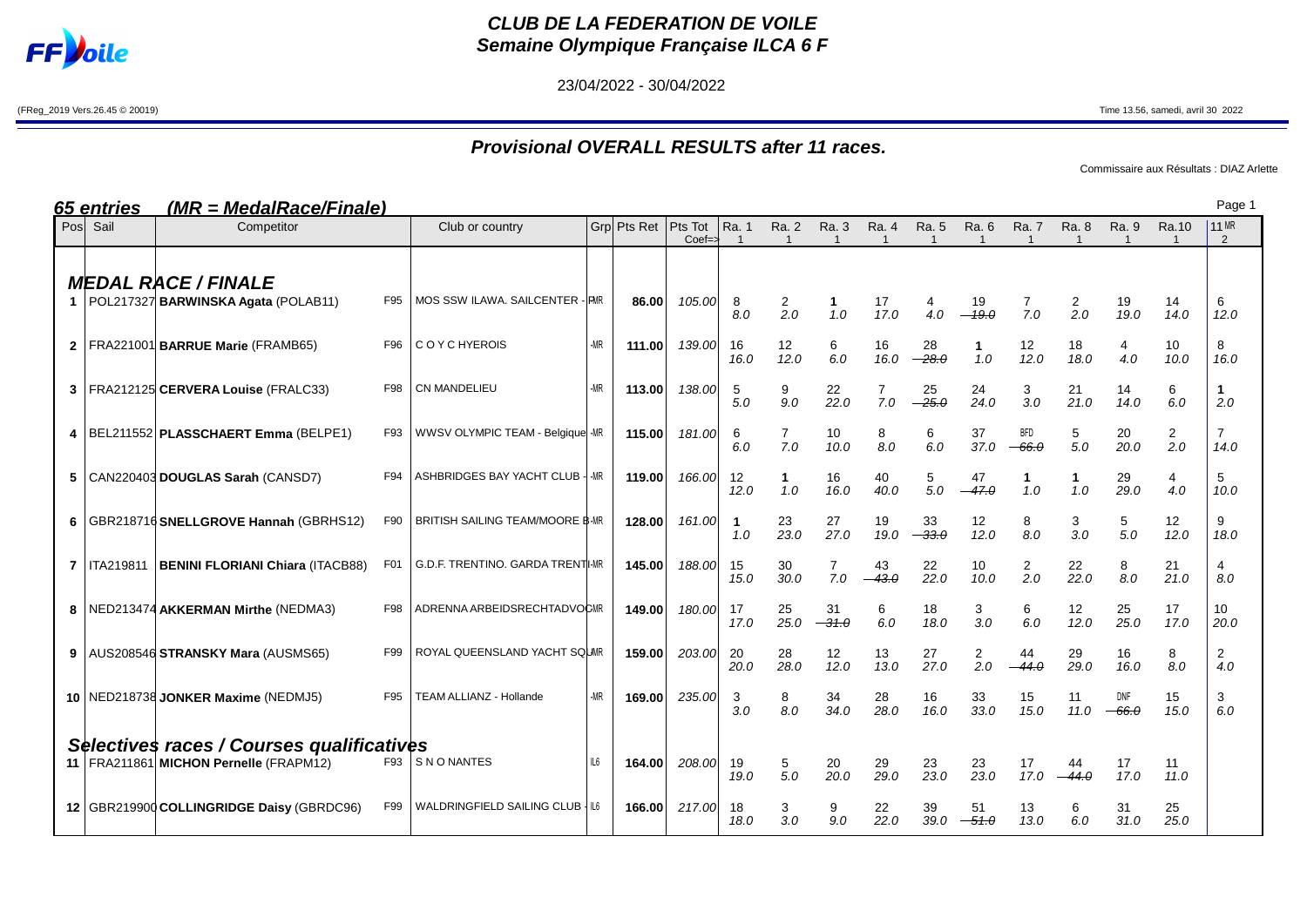| Posl | Sail | Competitor                                       |                 | Club or country                                      |     | Grp Pts Ret | Pts Tot<br>$Coef = z$ | Ra. 1                  | Ra. 2                 | Ra. 3          | Ra. 4       | Ra. 5<br>-1   | Ra. 6         | Ra. 7                 | Ra. 8                 | Ra. 9<br>-1           | Ra.10<br>$\mathbf{1}$ | <b>11 MR</b><br>2 |
|------|------|--------------------------------------------------|-----------------|------------------------------------------------------|-----|-------------|-----------------------|------------------------|-----------------------|----------------|-------------|---------------|---------------|-----------------------|-----------------------|-----------------------|-----------------------|-------------------|
|      |      | 13 GRE218913 KARACHALIOU Vasileia (GREVK5)       | F96             | CN CASCAIS - Grece                                   | IL6 | 171.00      | 207.00                | 2<br>2.0               | 20<br>20.0            | 36<br>$-36.0$  | 24<br>24.0  | 11<br>11.0    | 30<br>30.0    | 11<br>11.0            | 28<br>28.0            | 18<br>18.0            | 27<br>27.0            |                   |
|      |      | 14 CRO211950 VOROBEVA Elena (CROEV1)             | F88             | SAILING CLUB SPLIT. GREENLINEIL6                     |     | 172.00      | 215.00                | 7<br>7.0               | 36<br>36.0            | 43<br>43.0     | 1<br>1.0    | 42<br>42.0    | 17<br>17.0    | 4<br>4.0              | 13<br>13.0            | 10<br>10.0            | 42<br>42.0            |                   |
|      |      | 15   SUI220457   JAYET MAUD (SUIMJ3)             | F96             | SOCIETE NAUTIQUE DE GENEVE H6                        |     | 178.00      | 244.00                | 22<br>22.0             | 29<br>29.0            | 4<br>4.0       | 2<br>2.0    | 7<br>7.0      | 35<br>35.0    | <b>DSQ</b><br>$-66.0$ | 27<br>27.0            | 49<br>49.0            | 3<br>3.0              |                   |
|      |      | 16   LTU219486   ANDRULYTE Viktorija (LTUVA1)    | F92             | LBS - Lituanie                                       | IL6 | 185.00      | 230.00                | 38<br>38.0             | 15<br>15.0            | 8<br>8.0       | 37<br>37.0  | 34<br>34.0    | 7<br>7.0      | 14<br>14.0            | 31<br>31.0            | 1<br>1.0              | 45<br>45.0            |                   |
|      |      | 17   AUS204568 THOMSON Zoe (AUSZT3)              | F98             | RFBYC. EFYC - Australie                              | IL6 | 185.00      | 251.00                | 13<br>13.0             | 16<br>16.0            | BFD<br>$-66.0$ | 9<br>9.0    | 10<br>10.0    | 13<br>13.0    | 32<br>32.0            | 42<br>42.0            | 6<br>6.0              | 44<br>44.0            |                   |
|      |      | 18   ARG210179 CARDOZO Luciana (ARGLC12)         | F99             | Argentine                                            | IL6 | 185.00      | 240.00                | 35<br>35.0             | 18<br>18.0            | 13<br>13.0     | 31<br>31.0  | 12<br>12.0    | 55<br>$-55.0$ | 19<br>19.0            | 20<br>20.0            | 11<br>11.0            | 26<br>26.0            |                   |
|      |      | 19 GER211261 BUESSELBERG Julia (GERJB68)         | F <sub>0</sub>  | <b>VEREIN SEGLERHAUS AM WANNS6</b>                   |     | 190.00      | 256.00                | UFD<br><del>66.0</del> | 40<br>40.0            | 11<br>11.0     | 27<br>27.0  | 37<br>37.0    | 25<br>25.0    | 33<br>33.0            | 9<br>9.0              | $\overline{7}$<br>7.0 | 1.<br>1.0             |                   |
|      |      | 20 CYP220462 MAKRI Marilena (CYPMM3)             | F <sub>02</sub> | IRON FX / CHESVA / SAILCENTER IL6                    |     | 192.00      | 241.00                | 49<br>49.0             | 27<br>27.0            | 28<br>28.0     | 5<br>5.0    | 44<br>44.0    | 39<br>39.0    | 20<br>20.0            | 10<br>10.0            | 12<br>12.0            | $\overline{7}$<br>7.0 |                   |
|      |      | 21   AUS210792 IMENEO Casey (AUSCI3)             | F97             | <b>SSCBC &amp; MCCYC - Australie</b>                 | IL6 | 196.00      | 235.00                | 39<br><del>39.0</del>  | 26<br>26.0            | 35<br>35.0     | 3<br>3.0    | 1<br>1.0      | 15<br>15.0    | 38<br>38.0            | 4<br>4.0              | 35<br>35.0            | 39<br>39.0            |                   |
|      |      | 22 FRA220107 BOLOU Marie (FRAMB29)               | F92             | SR DOUARNENEZ                                        | IL6 | 197.00      | 249.00                | 11<br>11.0             | 6<br>6.0              | 26<br>26.0     | 25<br>25.0  | 52<br>$-52.0$ | 4<br>4.0      | 31<br>31.0            | 25<br>25.0            | 47<br>47.0            | 22<br>22.0            |                   |
|      |      | 23 ARG219921 FALASCA Lucia (ARGLF01)             | F93             | YCA-ENARD - Argentine                                | IL6 | 199.00      | 247.00                | 10<br>10.0             | 19<br>19.0            | 29<br>29.0     | 47<br>47.0  | 40<br>40.0    | 9<br>9.0      | 48<br>$-48.0$         | 30<br>30.0            | $\overline{2}$<br>2.0 | 13<br>13.0            |                   |
|      |      | 24   GBR216391 NICHOLLS Matilda (GBRMN16)        | F <sub>01</sub> | ALDEBURGH YACHT CLUB - GrandL6                       |     | 204.00      | 244.00                | 40<br>40.0             | 31<br>31.0            | 17<br>17.0     | 36<br>36.0  | 14<br>14.0    | 34<br>34.0    | 10<br>10.0            | 33<br>33.0            | 13<br>13.0            | 16<br>16.0            |                   |
|      |      | 25 HUN211551 ERDI Maria (HUNME1)                 | F98             | MVM. SENNEBOGEN. B+N - Hongrill6                     |     | 215.00      | 281.00                | 9<br>9.0               | <b>DSQ</b><br>$-66.0$ | 25<br>25.0     | 4<br>4.0    | 30<br>30.0    | 8<br>8.0      | 36<br>36.0            | 17<br>17.0            | <b>DSQ</b><br>66.0    | 20<br>20.0            |                   |
|      |      | 26   ESP216104 PUJOL BAJO Cristina (ESPCP17)     | F93             | VELA CATALANA. ALISIOS - Espagiti6                   |     | 215.00      | 265.00                | 26<br>26.0             | 37<br>37.0            | 37<br>37.0     | 50<br>-50.0 | 8<br>8.0      | 14<br>14.0    | 29<br>29.0            | 24<br>24.0            | 22<br>22.0            | 18<br>18.0            |                   |
|      |      | 27   DEN207195 MUNCH Anna (DENAM6)               | F98             | Danemark                                             | IL6 | 216.00      | 282.00                | DNF<br>66.0            | 13<br>13.0            | 39<br>39.0     | 10<br>10.0  | 56<br>56.0    | 5<br>5.0      | 5<br>5.0              | <b>RET</b><br>66.0    | 3<br>3.0              | 19<br>19.0            |                   |
|      |      | 28 AUS216226 AINSWORTH Elyse (AUSEA3)            | F99             | FSC - Australie                                      | IL6 | 220.00      | 271.00                | 31<br>31.0             | 39<br>39.0            | 21<br>21.0     | 20<br>20.0  | 51<br>$-51.0$ | 20<br>20.0    | 24<br>24.0            | $\overline{7}$<br>7.0 | 34<br>34.0            | 24<br>24.0            |                   |
|      |      | 29   GER218415 ANDERSSOHN Hannah Cris (GERHA4F99 |                 | WARNEMA <sup>14</sup> NDER SEGEL-CLUB <sup>EL6</sup> |     | 228.00      | 277.00                | 4<br>4.0               | 17<br>17.0            | 15<br>15.0     | 41<br>41.0  | 3<br>3.0      | 32<br>32.0    | 34<br>34.0            | 45<br>45.0            | 37<br>37.0            | 49<br>$-49.0$         |                   |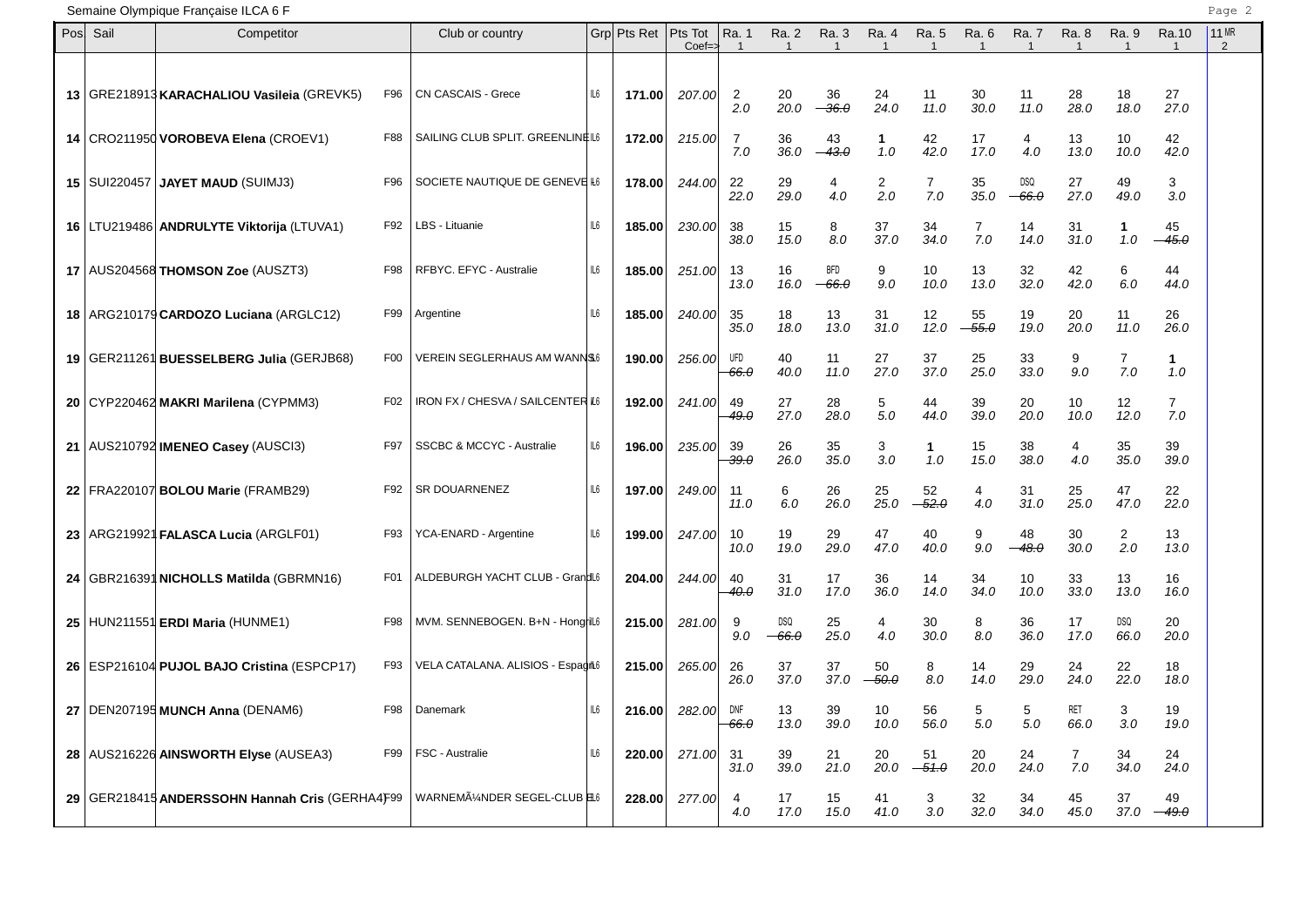| Posl | Sail           | Competitor                                     |                 | Club or country                   |     | Grp Pts Ret | Pts Tot<br>$Coef = z$ | Ra. 1                 | Ra. 2<br>$\mathbf 1$ | Ra. 3<br>$\mathbf 1$  | Ra. 4         | Ra. 5<br>$\overline{1}$ | Ra. 6          | Ra. 7<br>$\mathbf{1}$ | Ra. 8<br>$\mathbf 1$ | Ra. 9<br>$\overline{1}$ | Ra.10<br>$\mathbf{1}$ | <b>11 MR</b><br>2 |
|------|----------------|------------------------------------------------|-----------------|-----------------------------------|-----|-------------|-----------------------|-----------------------|----------------------|-----------------------|---------------|-------------------------|----------------|-----------------------|----------------------|-------------------------|-----------------------|-------------------|
|      |                | 30   ITA219224   ALBANO Carolina (ITACA30)     | F98             | SEZ. VELA GUARDIA DI FINANZA -IL6 |     | 230.00      | 296.00                | 27<br>27.0            | 46<br>46.0           | 24<br>24.0            | 33<br>33.0    | 24<br>24.0              | 16<br>16.0     | <b>BFD</b><br>$-66.0$ | 14<br>14.0           | 23<br>23.0              | 23<br>23.0            |                   |
|      |                | 31   CRO217717 LULIC Sandra (CROSL3)           | F99             | <b>MORNAR - Croatie</b>           | IL6 | 240.00      | 293.00                | 29<br>29.0            | 11<br>11.0           | 14<br>14.0            | 14<br>14.0    | 32<br>32.0              | 46<br>46.0     | 16<br>16.0            | 40<br>40.0           | 53<br>$-53.0$           | 38<br>38.0            |                   |
|      |                | 32 TUR215494 DONERTAS Nazli Cagla (TURCD5)     | F91             | FENERBAHCE DOGUS SAILING - TL6    |     | 240.00      | 306.00                | 24<br>24.0            | 22<br>22.0           | 30<br>30.0            | 30<br>30.0    | 21<br>21.0              | 21<br>21.0     | <b>BFD</b><br>-66.0   | 47<br>47.0           | 15<br>15.0              | 30<br>30.0            |                   |
|      | 33   ITA217811 | <b>CATTAROZZI FEDERICA (ITAFC135)</b>          | F00             | <b>TRENTINO - Italie</b>          | IL6 | 254.00      | 305.00                | 36<br>36.0            | 45<br>45.0           | 18<br>18.0            | 45<br>45.0    | 2<br>2.0                | 43<br>43.0     | 22<br>22.0            | 34<br>34.0           | 51<br>$-51.0$           | 9<br>9.0              |                   |
|      |                | 34   IRL211171   HOPKINS Aoife (IRLAH14)       | F98             | HOWTH YACHT CLUB - Irlande        | IL6 | 261.00      | 327.00                | 28<br>28.0            | 4<br>4.0             | <b>BFD</b><br>$-66.0$ | 44<br>44.0    | 54<br>54.0              | 27<br>27.0     | 41<br>41.0            | 8<br>8.0             | 24<br>24.0              | 31<br>31.0            |                   |
|      |                | 35   POL197117 GOLEBIOWSKA Wiktoria (POLWG7)   | F00             | Pologne                           | IL6 | 264.00      | 330.00                | 43<br>43.0            | 14<br>14.0           | BFD<br>$-66.0$        | 46<br>46.0    | 26<br>26.0              | 38<br>38.0     | 28<br>28.0            | 36<br>36.0           | 28<br>28.0              | 5<br>5.0              |                   |
|      |                | 36   IND217554   KUMANAN Nethra (INDNK4)       | F97             | SAI/YAI/TNSA - Inde               | IL6 | 269.00      | 320.00                | 51<br><del>51.0</del> | 42<br>42.0           | 5<br>5.0              | 11<br>11.0    | 45<br>45.0              | 26<br>26.0     | 21<br>21.0            | 39<br>39.0           | 45<br>45.0              | 35<br>35.0            |                   |
|      |                | 37   TUR219853 GUZEL Ecem (TUREG2)             | F95             | GALATASARAY - Turquie             | IL6 | 274.00      | 340.00                | 21<br>21.0            | 41<br>41.0           | 44<br>44.0            | 21<br>21.0    | 13<br>13.0              | DSQ<br>$-66.0$ | 30<br>30.0            | 19<br>19.0           | 33<br>33.0              | 52<br>52.0            |                   |
|      |                | 38   USA184454 SAKELLARIS Christina (USACS239) | F98             | Etats Unis D'Amerique             | IL6 | 283.00      | 345.00                | 23<br>23.0            | 24<br>24.0           | 49<br>49.0            | 32<br>32.0    | 62<br>$-62.0$           | 50<br>50.0     | 9<br>9.0              | 35<br>35.0           | 27<br>27.0              | 34<br>34.0            |                   |
|      |                | 39   CAN207232 GRAVELY Clara (CANCG20)         | F99             | ASHBRIDGES BAY YACHT CLUB - IL6   |     | 293.00      | 351.00                | 14<br>14.0            | 10<br>10.0           | 48<br>48.0            | 23<br>23.0    | 46<br>46.0              | 56<br>56.0     | 27<br>27.0            | 16<br>16.0           | 58<br>$-58.0$           | 53<br>53.0            |                   |
|      |                | 40   SLO211996   PLETIKOS Lin (SLOLP2)         | F99             | YC PORTOROZ - Slovenie            | IL6 | 310.00      | 370.00                | 42<br>42.0            | 34<br>34.0           | 19<br>19.0            | 60<br>$-60.0$ | 35<br>35.0              | 22<br>22.0     | 39<br>39.0            | 38<br>38.0           | 52<br>52.0              | 29<br>29.0            |                   |
|      |                | 41   SUI216187   BAUDET Rosine (SUIRB8)        | F02             | SOCIETE NAUTIQUE DE GENEVE.IL6    |     | 313.00      | 379.00                | UFD<br>66.0           | 44<br>44.0           | BFD<br>66.0           | 42<br>42.0    | 9<br>9.0                | 28<br>28.0     | 23<br>23.0            | 46<br>46.0           | 9<br>9.0                | 46<br>46.0            |                   |
|      |                | 42   SUI217279   VON ALLMEN Anja (SUIAV3)      | F <sub>03</sub> | SWISS SAILING TEAM. GYC - Suissi6 |     | 321.00      | 377.00                | 25<br>25.0            | 32<br>32.0           | 23<br>23.0            | 56<br>$-56.0$ | 31<br>31.0              | 42<br>42.0     | 35<br>35.0            | 51<br>51.0           | 39<br>39.0              | 43<br>43.0            |                   |
|      |                | 43   ESP217722 REINO CAHO Martina (ESPMR19)    | F96             | RCNGC. FCV. ALISIOS TEAM. MARIL6  |     | 327.00      | 393.00                | 46<br>46.0            | 43<br>43.0           | <b>BFD</b><br>$-66.0$ | 18<br>18.0    | 41<br>41.0              | 11<br>11.0     | BFD<br>66.0           | 37<br>37.0           | 32<br>32.0              | 33<br>33.0            |                   |
|      |                | 44   GBR218694 SACKER Molly (GBRMS122)         | F <sub>0</sub>  | <b>BOSSC - Grande-Bretagne</b>    | IL6 | 328.00      | 379.00                | 44<br>44.0            | 48<br>48.0           | 42<br>42.0            | 51<br>$-51.0$ | 20<br>20.0              | 48<br>48.0     | 26<br>26.0            | 15<br>15.0           | 38<br>38.0              | 47<br>47.0            |                   |
|      |                | 45   NZL217315   CHRISTIE Olivia (NZLOC2)      | F99             | WBBC - Nouvelle Zelande           | IL6 | 331.00      | 397.00                | 32<br>32.0            | 33<br>33.0           | 40<br>40.0            | 39<br>39.0    | 36<br>36.0              | 44<br>44.0     | 37<br>37.0            | 26<br>26.0           | 44<br>44.0              | DNF<br>$-66.0$        |                   |
|      |                | 46   CAN217396 DEWEY Maura (CANMD9)            | F92             | RVYC. HKK - Canada                | IL6 | 338.00      | 404.00                | 33<br>33.0            | 47<br>47.0           | <b>BFD</b><br>$-66.0$ | 15<br>15.0    | 29<br>29.0              | 49<br>49.0     | 43<br>43.0            | 49<br>49.0           | 36<br>36.0              | 37<br>37.0            |                   |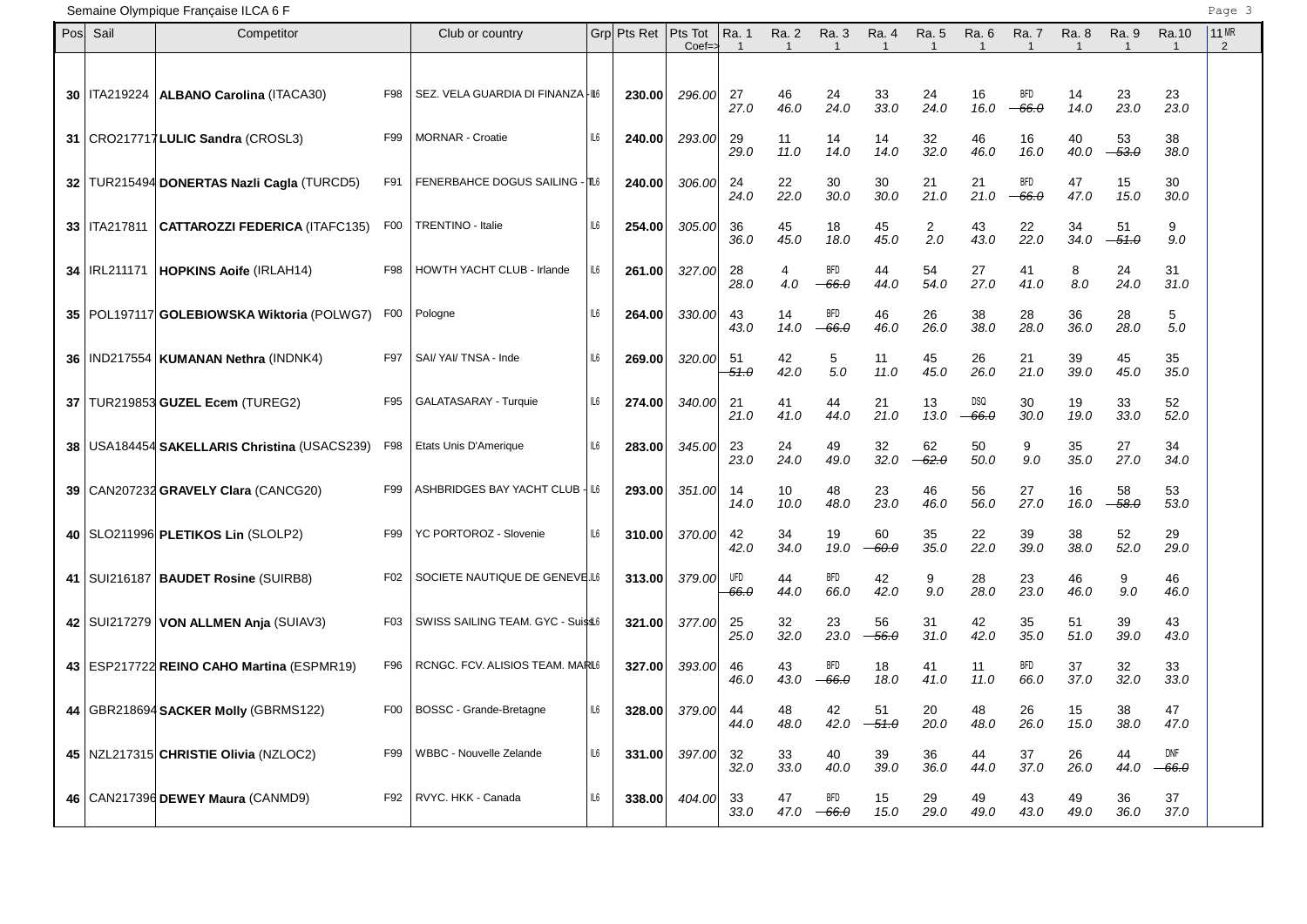| Posl | Sail | Competitor                                         |                  | Club or country                 |     | Grp Pts Ret | Pts Tot<br>$Coef = z$ | Ra. 1       | Ra. 2<br>$\mathbf{1}$ | Ra. 3<br>$\overline{\mathbf{1}}$ | Ra. 4<br>$\mathbf 1$ | Ra. 5<br>$\overline{1}$ | Ra. 6              | Ra. 7                 | Ra. 8                 | Ra. 9         | Ra.10              | 11 MR<br>2 |
|------|------|----------------------------------------------------|------------------|---------------------------------|-----|-------------|-----------------------|-------------|-----------------------|----------------------------------|----------------------|-------------------------|--------------------|-----------------------|-----------------------|---------------|--------------------|------------|
| 47   |      | JPN202611 TOMBE Yumiko (JPNYT7)                    | F90              | Japon                           | IL6 | 353.00      | 419.00                | -41<br>41.0 | 38<br>38.0            | 3<br>3.0                         | 12<br>12.0           | 60<br>60.0              | 54<br>54.0         | <b>BFD</b><br>$-66.0$ | 50<br>50.0            | 41<br>41.0    | 54<br>54.0         |            |
|      |      | 48   GBR219391 HAJI-MICHAEL Anya (GBRAH128)        | F99              | REDESMERE SAILING CLUB - Grant6 |     | 364.00      | 423.00                | 47<br>47.0  | 52<br>52.0            | 33<br>33.0                       | 48<br>48.0           | 59<br>$-59.0$           | 36<br>36.0         | 18<br>18.0            | 32<br>32.0            | 50<br>50.0    | 48<br>48.0         |            |
|      |      | 49   ESP211491   MONCADA SANCHEZ Ana (ESPAM89) F01 |                  | Espagne                         | IL6 | 374.00      | 440.00                | 34<br>34.0  | 21<br>21.0            | <b>BFD</b><br>$-66.0$            | 49<br>49.0           | 53<br>53.0              | 41<br>41.0         | BFD<br>66.0           | 23<br>23.0            | 21<br>21.0    | DSQ<br>66.0        |            |
|      |      | 50   CAN217312 VITTECOQ Coralie (CANCV7)           | F97              | PCYC/BLBC - Canada              | IL6 | 379.00      | 435.00                | 37<br>37.0  | 50<br>50.0            | 41<br>41.0                       | 26<br>26.0           | 43<br>43.0              | 40<br>40.0         | 40<br>40.0            | 52<br>52.0            | 56<br>$-56.0$ | 50<br>50.0         |            |
|      |      | 51   AUS221161   CALDECOAT Paige (AUSPC34)         | F <sub>0</sub> 1 | CYCA. WSC - Australie           | IL6 | 382.00      | 448.00                | 53<br>53.0  | 54<br>54.0            | 38<br>38.0                       | 34<br>34.0           | 48<br>48.0              | 18<br>18.0         | 42<br>42.0            | <b>BFD</b><br>$-66.0$ | 40<br>40.0    | 55<br>55.0         |            |
|      |      | 52   BER220732 PENRUDDOCKE Adriana (BERAP3)        | F <sub>0</sub>   | RBYC/SPBC/USAIL - Bermudes      | IL6 | 386.00      | 443.00                | 50<br>50.0  | 35<br>35.0            | 46<br>46.0                       | 55<br>55.0           | 49<br>49.0              | 29<br>29.0         | 25<br>25.0            | 43<br>43.0            | 54<br>54.0    | 57<br>$-57.0$      |            |
|      |      | 53   FRA217468 RADULIC Mailys (FRAMR54)            | F03              | LA PELLE-MARSEILLE              | IL6 | 388.00      | 446.00                | 58<br>58.0  | 55<br>55.0            | 2<br>2.0                         | 54<br>54.0           | 55<br>55.0              | 31<br>31.0         | 49<br>49.0            | 58<br>58.0            | 43<br>43.0    | 41<br>41.0         |            |
|      |      | 54   AUS217301 STANNAGE Sylvie (AUSSS43)           | F02              | HHSC / DBSC - Australie         | IL6 | 395.00      | 452.00                | 45<br>45.0  | 51<br>51.0            | 54<br>54.0                       | 35<br>35.0           | 57<br>$-57.0$           | 45<br>45.0         | 47<br>47.0            | 41<br>41.0            | 26<br>26.0    | 51<br>51.0         |            |
|      |      | 55   KOR214439 JUNG Hyewon (KORHJ13)               | F04              | KSAF - Coree Du Sud             | IL6 | 396.00      | 454.00                | 55<br>55.0  | 58<br>$-58.0$         | 45<br>45.0                       | 58<br>58.0           | 47<br>47.0              | 6<br>6.0           | 52<br>52.0            | 55<br>55.0            | 46<br>46.0    | 32<br>32.0         |            |
|      |      | 56   FRA217534 LUBAC Thea (FRATL51)                | F <sub>04</sub>  | CN Manuréva BALARUC             | IL6 | 414.00      | 472.00                | 52<br>52.0  | 53<br>53.0            | 51<br>51.0                       | 53<br>53.0           | 58<br>$-58.0$           | 53<br>53.0         | 46<br>46.0            | 48<br>48.0            | 30<br>30.0    | 28<br>28.0         |            |
|      |      | 57   CHI219916   JORDAN Agustina (CHIAJ1)          | F01              | UNIVERSIDAD AUSTRAL DE CHILEL6  |     | 422.00      | 479.00                | 54<br>54.0  | 56<br>56.0            | 32<br>32.0                       | 38<br>38.0           | 50<br>50.0              | 57<br>$-57.0$      | 50<br>50.0            | 54<br>54.0            | 48<br>48.0    | 40<br>40.0         |            |
|      |      | 58 KOR201497 PARK Jeongbin (KORJP14)               | F04              | KSAF - Coree Du Sud             | IL6 | 437.00      | 497.00                | 59<br>59.0  | 60<br>$-60.0$         | 50<br>50.0                       | 57<br>57.0           | 15<br>15.0              | 58<br>58.0         | 51<br>51.0            | 56<br>56.0            | 55<br>55.0    | 36<br>36.0         |            |
|      |      | 59 EGY210798 MANSY Khouloud (EGYKM1)               | F98              | Egypte                          | IL6 | 451.00      | 512.00                | 56<br>56.0  | 57<br>57.0            | 47<br>47.0                       | 52<br>52.0           | 19<br>19.0              | 61<br>$-61.0$      | 54<br>54.0            | 53<br>53.0            | 57<br>57.0    | 56<br>56.0         |            |
|      |      | 60   EST206437 ROIHU Katariina (ESTKR11)           | F <sub>05</sub>  | TALLINN YACHT CLUB - Estonie    | IL6 | 469.00      | 531.00                | 57<br>57.0  | 59<br>59.0            | 55<br>55.0                       | 59<br>59.0           | 17<br>17.0              | 52<br>52.0         | 53<br>53.0            | 59<br>59.0            | 62<br>$-62.0$ | 58<br>58.0         |            |
|      |      | 61   UKR218841 NAUMENKO Sofiia (UKRSN6)            | F98              | OSHVSM - Ukraine                | IL6 | 496.00      | 558.00                | 48<br>48.0  | 49<br>49.0            | 52<br>52.0                       | 62<br>-62.0          | 61<br>61.0              | 62<br>62.0         | 45<br>45.0            | 57<br>57.0            | 61<br>61.0    | 61<br>61.0         |            |
|      |      | 62   EST200863 RAAMAT Eliise (ESTER3)              | F <sub>04</sub>  | TALLINN YACHT CLUB - Estonie    | IL6 | 504.00      | 565.00                | 60<br>60.0  | 61<br>$-61.0$         | 53<br>53.0                       | 61<br>61.0           | 38<br>38.0              | 59<br>59.0         | 55<br>55.0            | 60<br>60.0            | 59<br>59.0    | 59<br>59.0         |            |
|      |      | 63   DEN220066 NORSELL Michala (DENMN14)           | F99              | <b>KDY - Danemark</b>           | IL6 | 534.00      | 600.00                | 30<br>30.0  | <b>RET</b><br>$-66.0$ | <b>DNF</b><br>66.0               | <b>DNF</b><br>66.0   | DNF<br>66.0             | <b>DNF</b><br>66.0 | <b>DNF</b><br>66.0    | DNF<br>66.0           | 42<br>42.0    | <b>DNF</b><br>66.0 |            |